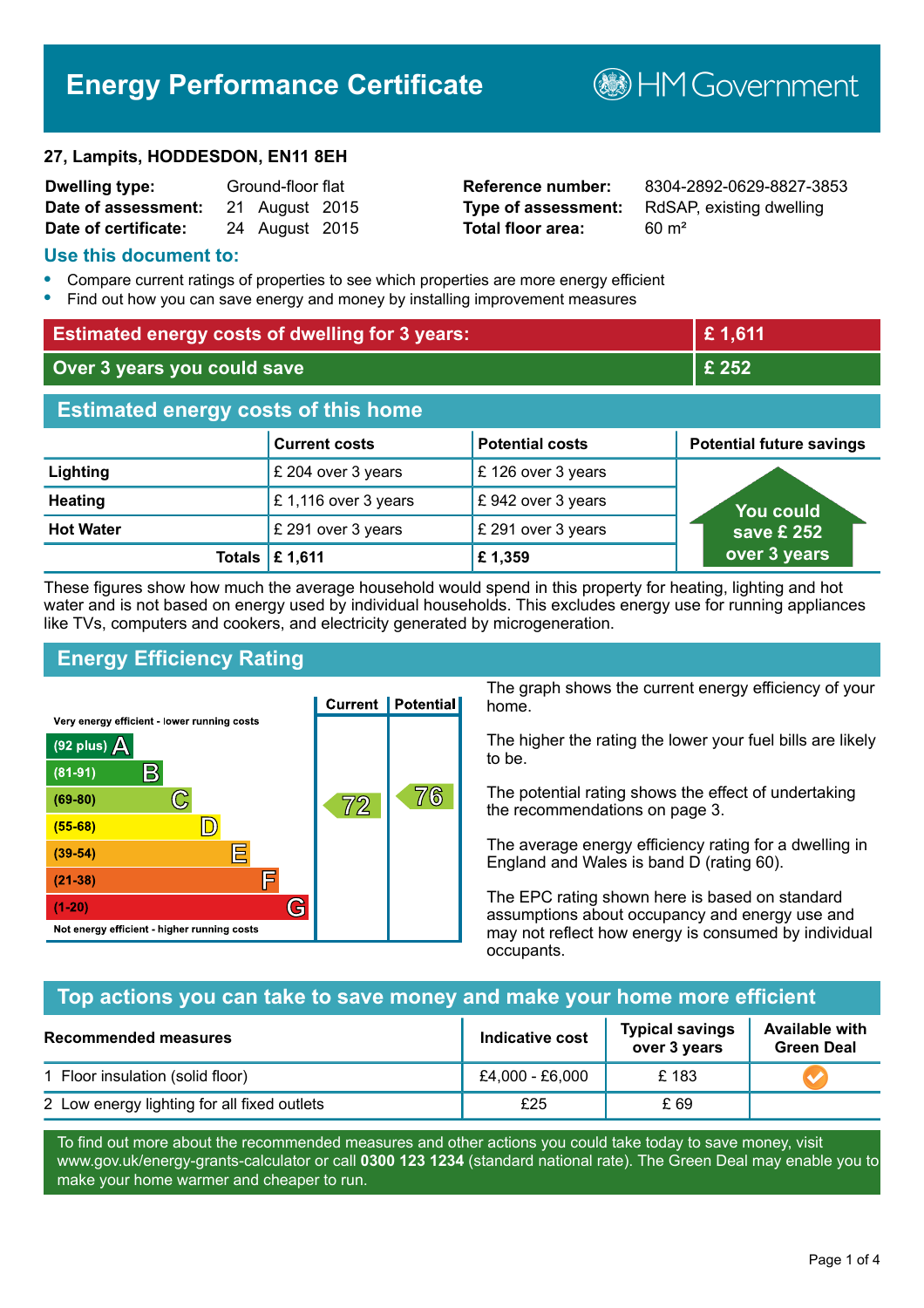#### 27, Lampits, HODDESDON, EN11 8EH 24 August 2015 RRN: 8304-2892-0629-8827-3853

**Energy Performance Certificate**

## **Summary of this home's energy performance related features**

| <b>Element</b>        | <b>Description</b>                          | <b>Energy Efficiency</b> |
|-----------------------|---------------------------------------------|--------------------------|
| Walls                 | Cavity wall, filled cavity                  | ★★★★☆                    |
| Roof                  | (another dwelling above)                    |                          |
| Floor                 | Solid, no insulation (assumed)              |                          |
| Windows               | Fully double glazed                         | ★★★☆☆                    |
| Main heating          | Boiler and radiators, mains gas             | ★★★★☆                    |
| Main heating controls | Programmer and room thermostat              | ★★★☆☆                    |
| Secondary heating     | None                                        |                          |
| Hot water             | From main system                            | ★★★★☆                    |
| Lighting              | Low energy lighting in 38% of fixed outlets | ★★★☆☆                    |

Current primary energy use per square metre of floor area: 196 kWh/m² per year

The assessment does not take into consideration the physical condition of any element. 'Assumed' means that the insulation could not be inspected and an assumption has been made in the methodology based on age and type of construction.

### **Low and zero carbon energy sources**

Low and zero carbon energy sources are sources of energy that release either very little or no carbon dioxide into the atmosphere when they are used. Installing these sources may help reduce energy bills as well as cutting carbon. There are none provided for this home.

# **Your home's heat demand**

For most homes, the vast majority of energy costs derive from heating the home. Where applicable, this table shows the energy that could be saved in this property by insulating the loft and walls, based on typical energy use (shown within brackets as it is a reduction in energy use).

| <b>Heat demand</b>           | <b>Existing dwelling</b> | Impact of loft<br>insulation | Impact of cavity<br>wall insulation | Impact of solid<br>wall insulation |
|------------------------------|--------------------------|------------------------------|-------------------------------------|------------------------------------|
| Space heating (kWh per year) | 5.219                    | N/A                          | N/A                                 | N/A                                |
| Water heating (kWh per year) | 1,945                    |                              |                                     |                                    |

You could receive Renewable Heat Incentive (RHI) payments and help reduce carbon emissions by replacing your existing heating system with one that generates renewable heat, subject to meeting minimum energy efficiency requirements. The estimated energy required for space and water heating will form the basis of the payments. For more information, search for the domestic RHI on the www.gov.uk website.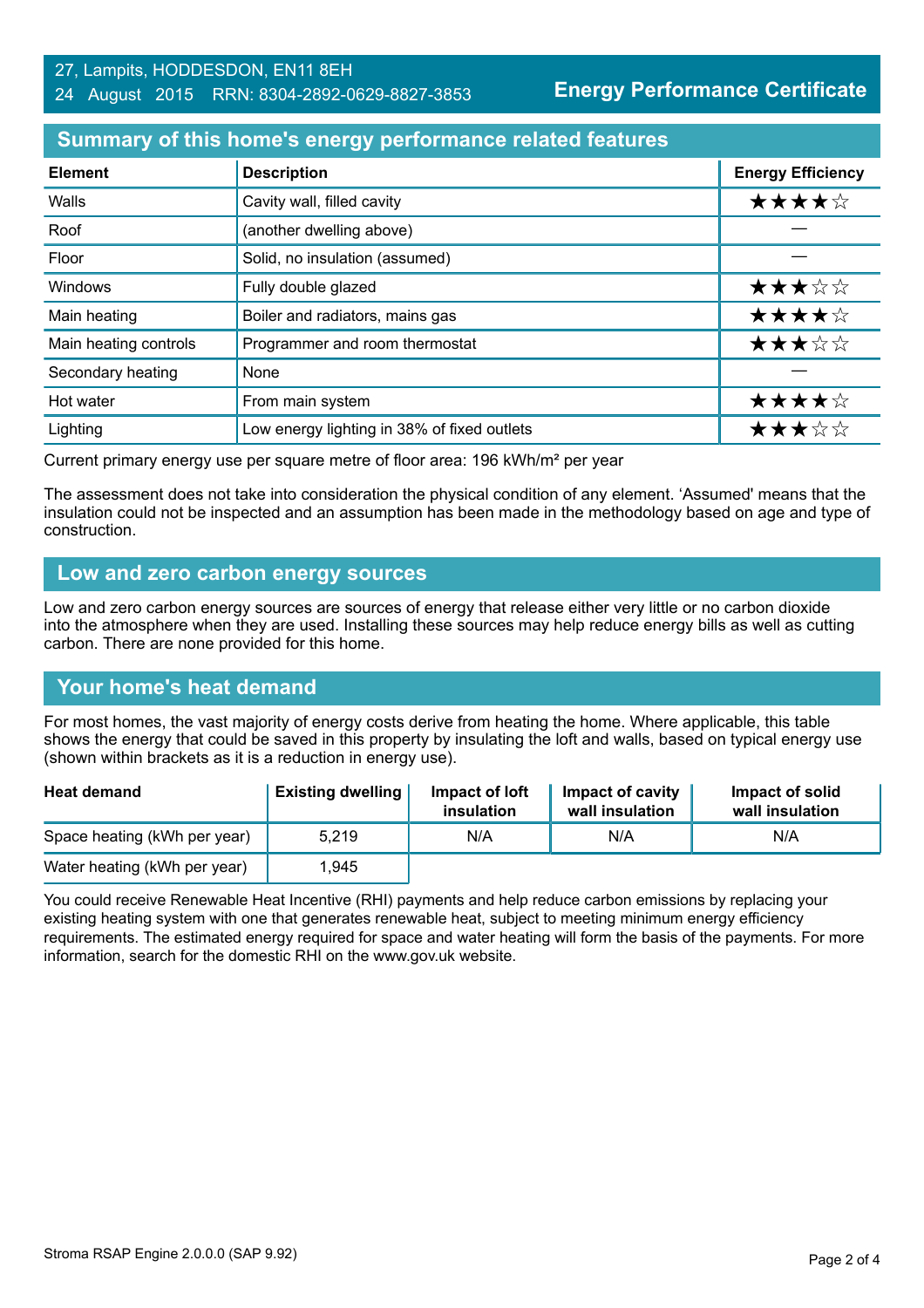#### 27, Lampits, HODDESDON, EN11 8EH 24 August 2015 RRN: 8304-2892-0629-8827-3853

# **Recommendations**

The measures below will improve the energy performance of your dwelling. The performance ratings after improvements listed below are cumulative; that is, they assume the improvements have been installed in the order that they appear in the table. Further information about the recommended measures and other simple actions you could take today to save money is available at www.gov.uk/energy-grants-calculator. Before installing measures, you should make sure you have secured the appropriate permissions, where necessary. Such permissions might include permission from your landlord (if you are a tenant) or approval under Building Regulations for certain types of work.

Measures with a green tick  $\bullet$  may be supported through the Green Deal finance. If you want to take up measures with an orange tick **th** through Green Deal finance, be aware you may need to contribute some payment up-front.

| <b>Recommended measures</b>               | <b>Indicative cost</b> | <b>Typical savings</b><br>per year | <b>Rating after</b><br>improvement | <b>Green Deal</b><br>finance |
|-------------------------------------------|------------------------|------------------------------------|------------------------------------|------------------------------|
| Floor insulation (solid floor)            | £4,000 - £6,000        | £ 61                               | C75                                |                              |
| Low energy lighting for all fixed outlets | £25                    | £ 23                               | C76                                |                              |

# **Opportunity to benefit from a Green Deal on this property**

Green Deal Finance allows you to pay for some of the cost of your improvements in instalments under a Green Deal Plan (note that this is a credit agreement, but with instalments being added to the electricity bill for the property). The availability of a Green Deal Plan will depend upon your financial circumstances. There is a limit to how much Green Deal Finance can be used, which is determined by how much energy the improvements are estimated to **save** for a 'typical household'.

You may be able to obtain support towards repairs or replacements of heating systems and/or basic insulation measures, if you are in receipt of qualifying benefits or tax credits. To learn more about this scheme and the rules about eligibility, call the Energy Saving Advice Service on **0300 123 1234** for England and Wales.